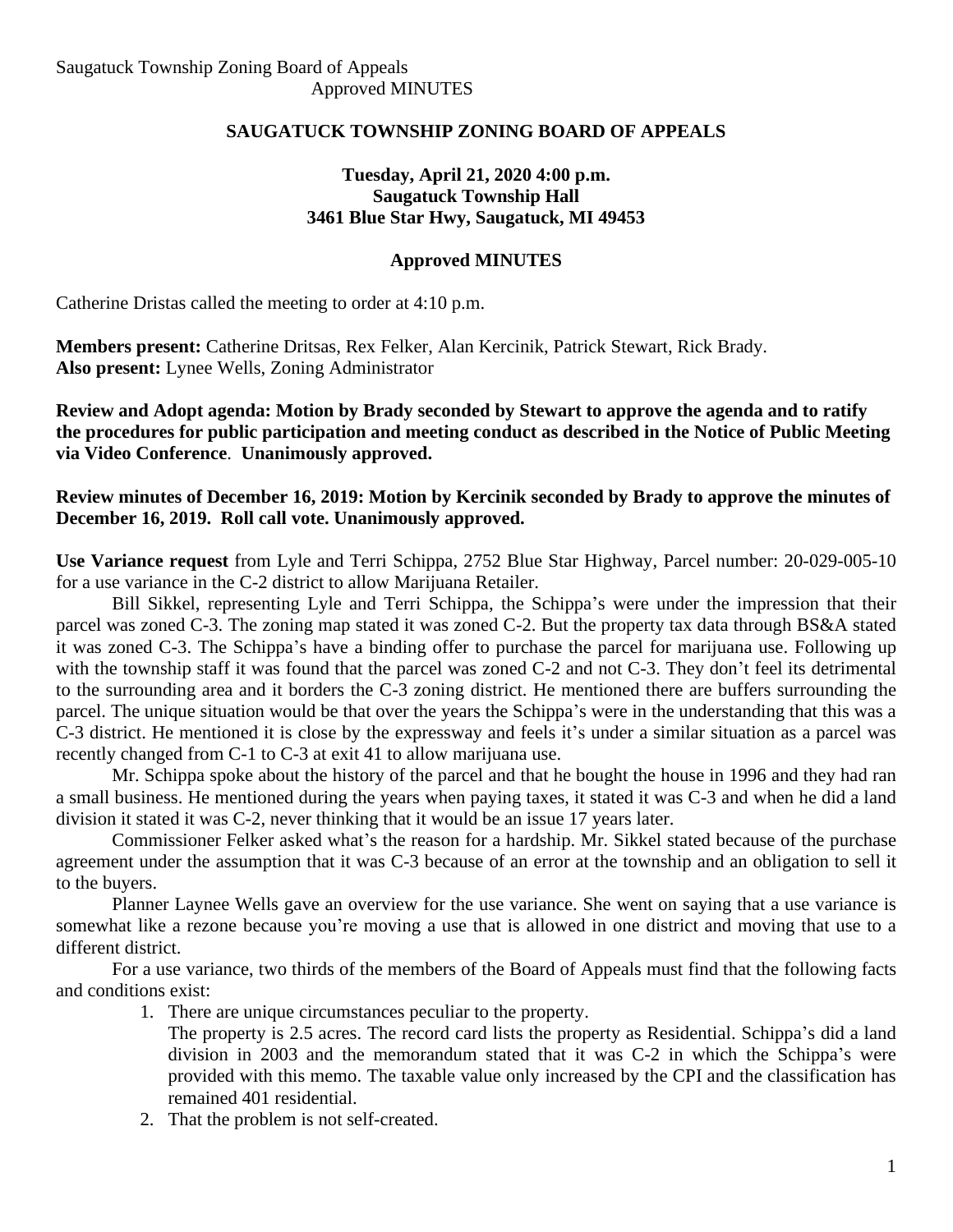#### Approved MINUTES

Schippa's relied on information from Allegan County GIS. The township official zoning map from 2019 as well as the zoning map from 2015 to 2019 include the parcel in the C-2 zoning district.

- 3. The property cannot reasonably be used for any of the uses permitted in the district.
- The property is currently used for residential. The property can also be used for C-2 commercial. 4. Granting the variance would not alter the essential character of the area.
- Granting the use variance may not alter the essential character of the area, however it may set a precedent. Planning Commission and Township Board have repeatedly held to the desire for marijuana facilities within the C-3 and Industrial districts.

# **Public Comments and Correspondence:**

- **Correspondence:**
	- 1. Kyle Bigford, 2753 Blue Star Hwy, Opposing the use variance. Mr. Bigford feels like it would negatively impact his property located directly across the road from Schippa's.
	- 2. Christopher Maitner & Josephine Berault, 2779 Blue Star Hwy, Opposing the use variance. They feel it would negatively impact their property as well as the community.
	- 3. David Heilman & George Stoutin, 2755 Blue Star Hwy, Opposing the use variance. They reference that the board decision was to limit the number of marijuana establishments by only allowing them in the C-3 and Industrial districts.
	- 4. Tony & Terry Schippa, 2750 & 2752 Blue Star Hwy, Support of the use variance. Referencing on why they should be granted the use variance.
	- 5. Curtis & Shelly Lorbeck-Lacy, 2742 Blue Star Hwy, Opposing the use variance. They feel it would have a negative impact on the adjoining properties and residences.
	- 6. Kathy Ricar, Manager, Johnson Village & Nathan Leader, Owner, Johnson Village, 2734 Blue Star Hwy, Opposing the use variance. They feel it would have a negative impact. Concerned that their park which is for senior citizens, feel that the crime rate may go up. They feel it will set a precedent as well.

## **Public Comments:**

- 1. Nathan Leader, Owner of Johnson Village, 2734 Blue Star Hwy, Opposes the use variance. Concerned for the residence that is comprised of 75 residential homes that are mainly lived in by senior citizens.
- 2. Christopher Mainer & Josephine Berault, 2779 Blue Star Hwy, Opposes the use variance. They want to clarify that just north of the Schippa's is Amble Inn and has been approved for a medical/recreational marijuana store.
- 3. Kathy Ricar, Manager, Johnson Village, 2734 Blue Star Hwy, Opposes the use variance. Feels that we have too many marijuana facilities in the area.
- 4. David Heilman & George Stoutin, 2755 Blue Star Hwy, 2755 Blue Star Hwy, Opposes the use variance. Concerned that their driveway is directly across the road from Schippa's. They feel that the Schippa's were aware of their parcel being zoned C-2 because in the past there was a rezoning or special use to the north of them and the neighbors including the Schippa's went through the Tri-Community and knew that the properties north of that were zoned C-3 and south were zoned C-2. Also concerned about the parking.
- 5. Christopher Fanta, Owner, Redbud Roots Acme, Supports the use variance. He disagrees about the crime rate increasing, it's a misconception. He operates three facilities which he states they have numerous amounts of security cameras installed.
- 6. Kyle Bigford, 2753 Blue Star Hwy, Opposes the use variance. Mr. Bigford shares the driveway with David and George and is directly across the road from Schippa's. The township has an agreement to allow marijuana into the township but only in the C-3 and Industrial districts. He feels it's a house and it should be in a proper store front for this type of business.